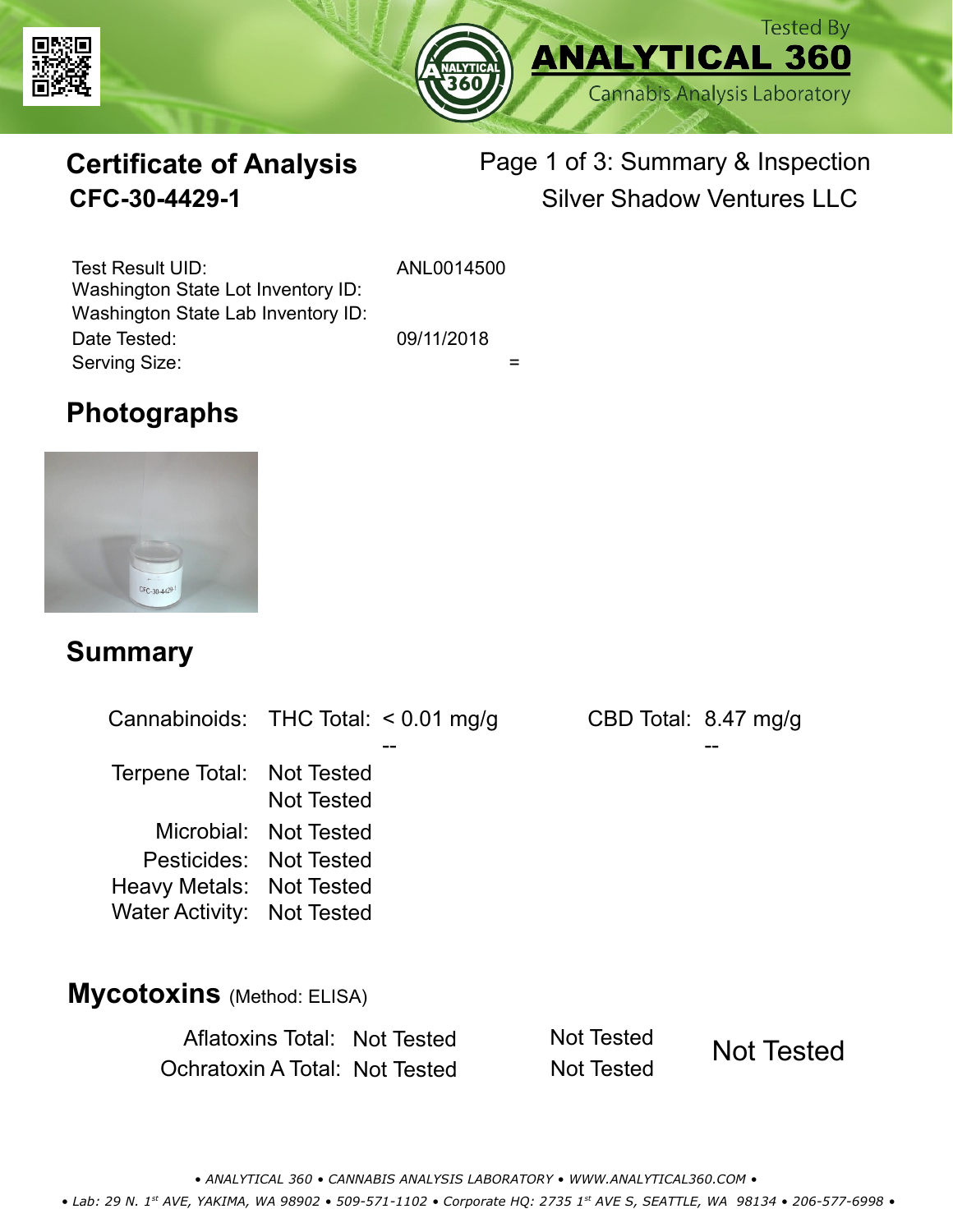



# **Certificate of Analysis** Page 2 of 3: Summary & Inspection **CFC-30-4429-1** Silver Shadow Ventures LLC

| <b>Test Result UID:</b>                                                  | ANL0014500 |
|--------------------------------------------------------------------------|------------|
| Washington State Lot Inventory ID:<br>Washington State Lab Inventory ID: |            |
| Date Tested:                                                             | 09/11/2018 |
| Serving Size:                                                            |            |

#### **Potency Profile (Method: HPLC-DAD)**

|                                                                                                 | CBG-A                                                  | $< 0.01$ mg/g | -- |
|-------------------------------------------------------------------------------------------------|--------------------------------------------------------|---------------|----|
|                                                                                                 | <b>CBG</b>                                             | $< 0.01$ mg/g | -- |
|                                                                                                 | <b>CBG TOTAL</b><br>$(CBG-A * 0.878 + CBG)^1$          | $< 0.01$ mg/g | -- |
|                                                                                                 | $\Delta$ 9-THC-A                                       | $< 0.01$ mg/g | -- |
|                                                                                                 | $\Delta$ 9-THC                                         | $< 0.01$ mg/g | -- |
|                                                                                                 | $\Delta$ 9-THCV                                        | $< 0.01$ mg/g | -- |
|                                                                                                 | $\Delta$ 8-THC                                         | $< 0.01$ mg/g | -- |
|                                                                                                 | <b>CBN</b>                                             | $< 0.01$ mg/g | -- |
|                                                                                                 | <b>THC-TOTAL</b><br>(THC-A * 0.877 + THC) <sup>1</sup> | $< 0.01$ mg/g | -- |
|                                                                                                 | CBD-A                                                  | $< 0.01$ mg/g | -- |
|                                                                                                 | <b>CBD</b>                                             | 8.47 mg/g     | -- |
|                                                                                                 | CBDV-A                                                 | $< 0.01$ mg/g | -- |
|                                                                                                 | <b>CBDV</b>                                            | $< 0.01$ mg/g | -- |
|                                                                                                 | <b>CBD-TOTAL</b><br>$(CBD-A * 0.877 + CBD)^1$          | 8.47 mg/g     | -- |
|                                                                                                 | <b>CBC</b>                                             | $< 0.01$ mg/g | -- |
| $(\Delta 9THC + 9-THCV + \Delta 8THC + CBN + CBD + CBDV + CBG + CBC)^2$                         | <b>ACTIVATED-TOTAL</b>                                 | 8.47 mg/g     |    |
| <b>TOTAL DETECTED CANNABINOIDS</b><br>(CBDV TOTAL + THC TOTAL + CBD TOTAL + CBG TOTAL + D8THC + |                                                        | 8.47 mg/g     |    |

(CBDV TOTAL + THC TOTAL CBN + CBC + THCV)

1 - Cannabinoid totals are adjusted to account for the decarboxylation of the cannabinoid acids. The reported total is the amount of the activated cannabinoid that would be if all of the<br>carboxylic acid has been removed th

2 - Cannabinoids that have been activated through decarboxylation (curing/storage of flowers, or heating/cooking of edibles, tinctures, & concentrates)

*• ANALYTICAL 360 • CANNABIS ANALYSIS LABORATORY • WWW.ANALYTICAL360.COM •*

 *• Lab: 29 N. 1st AVE, YAKIMA, WA 98902 • 509-571-1102 • Corporate HQ: 2735 1st AVE S, SEATTLE, WA 98134 • 206-577-6998 •*